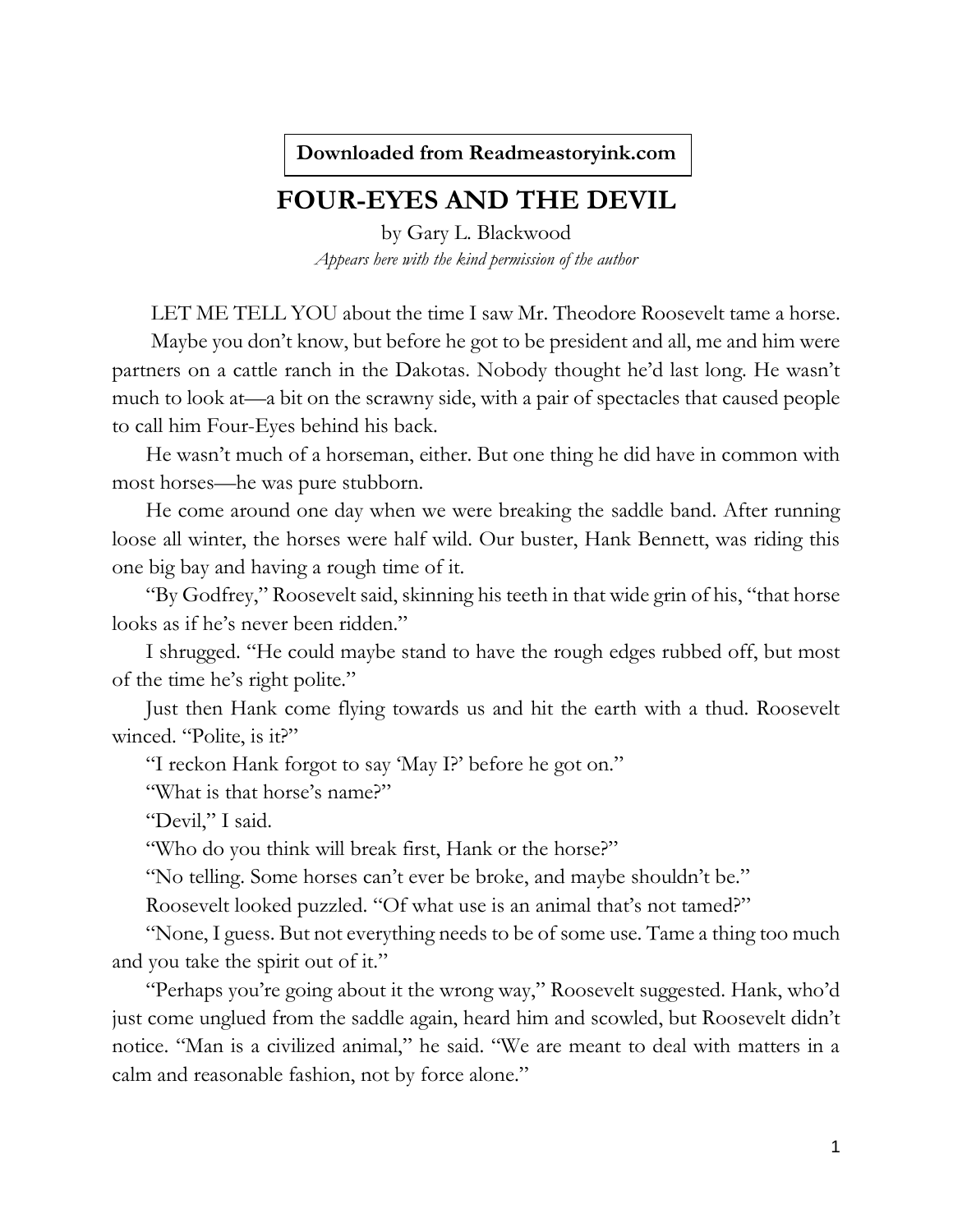Hank come up, holding one hand to his tailbone. "I'd purely like to see you tell the Devil that."

Roosevelt squinted towards the horse, who was wound up on the snubbing post and about to choke himself. Roosevelt showed his teeth again and said, quiet-like, "Very well." He didn't wait for anybody to talk him out of it, either. "Bring him outside here, will you?"

"You gonna ride him, Four-Eyes—uh, Mr. Roosevelt?" asked one of the hands.

"Let us just say I mean to try."

They wrangled the horse out of the corral and held him while Roosevelt took his bandanna and covered the animal's eyes. The horse was blowing hard, and Roosevelt, figuring the way to the Devil's heart was through his stomach, slowly picked up the water pail and held it out.

The Devil shied, but you could tell he smelled the water and wanted some. It took him awhile to make up his mind to it. Finally he inched forward and plunged his nose in the pail.

Roosevelt drew the pail closer and lifted a hand real slow to lay it on the horse's neck. The Devil's hide rippled, but he was too busy drinking to make much of it.

When the water was gone, they stood there; the Devil's nostrils and Roosevelt's hand were the only things moving. Then Roosevelt sidled around real gradual until he got a foot in the stirrup. Grabbing the horn, he eased his weight into the saddle. Still the horse didn't move. Roosevelt leaned forward and untied the bandanna.

The second that horse's eyes were uncovered, he went off like a cocked pistol. He ran through every trick in the book and some that hadn't been wrote down besides. He reared, he kicked, he leaped like a sunfish and come down facing a whole other direction. He did everything but roll over and play dead.

It was beyond me how Roosevelt hung on, but he did, though his spectacles bit the dust. It wasn't what you'd call a fancy ride. You could have surveyed twelve acres of bottom land between him and the saddle. It was stirring, though, and us spectators whooped and bellered.

I never knew if Mr. Roosevelt did it on purpose, but he headed Devil towards the river. "He's gonna drown himself," Hank said, starting after him.

"Or maybe the horse," I said.

They didn't reach the water, but hit a stretch of quicksand alongside it. That took the starch out of the Devil. With no place solid to put his feet, he couldn't buck.